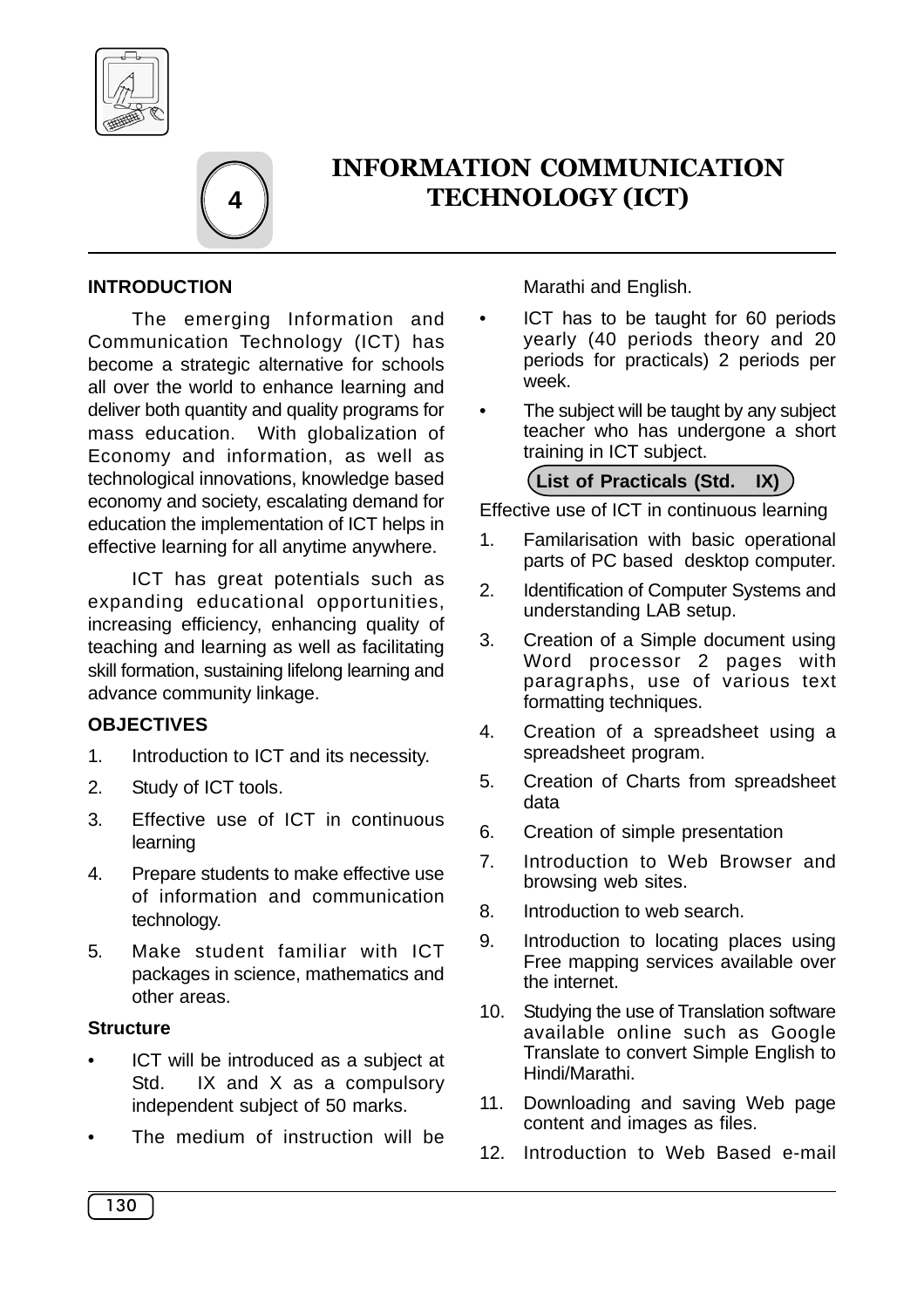| <b>Standard IX</b> |                                            |                |
|--------------------|--------------------------------------------|----------------|
| <b>Topic No.</b>   | <b>Topic</b>                               | <b>Periods</b> |
| 1                  | Concepts of ICT, Necessity of ICT          | 8              |
| $\overline{2}$     | <b>ICT Tools</b>                           | 4              |
|                    | a. Computer                                |                |
|                    | b. Cellular phones                         |                |
|                    | c. Radio and TV                            |                |
|                    | d. Internet                                |                |
| 3                  | ICT Soft Tools word processing             | $\overline{4}$ |
| $\overline{4}$     | <b>ICT Soft Tools Spreadsheet</b>          | 4              |
| 5                  | <b>ICT Soft Tools Presentation</b>         | 4              |
| 6                  | Introduction to Internet                   | 6              |
|                    | a. World Wide Web                          |                |
|                    | b. e-mail                                  |                |
|                    | c. Instant Messaging and Chat              |                |
| $\overline{7}$     | ICT in Languages, Social Sciences and Arts | 8              |
| 8                  | <b>Morals and Ethics</b>                   | $\overline{2}$ |

access opening new e-mail account and web-based access to the same.

# **Standard X**

- 1 Potential of ICT
- 2 Internet Applications
	- a. Blogs, Forums
	- b. VOIP
	- c. E-Commerce
	- d. E-Governance
	- e. E-maps Maps and navigation
- 3 ICT in Science, Mathematics, Modeling

and Simulation

- 4 ICT in day-to-day life
- 5 Information in Indian Languages
	- a. Unicode
	- b. Generating information in Indian Languages
	- c. Translation/Transliteration
- 6 Use of Geogebra in understanding **Mathematics**